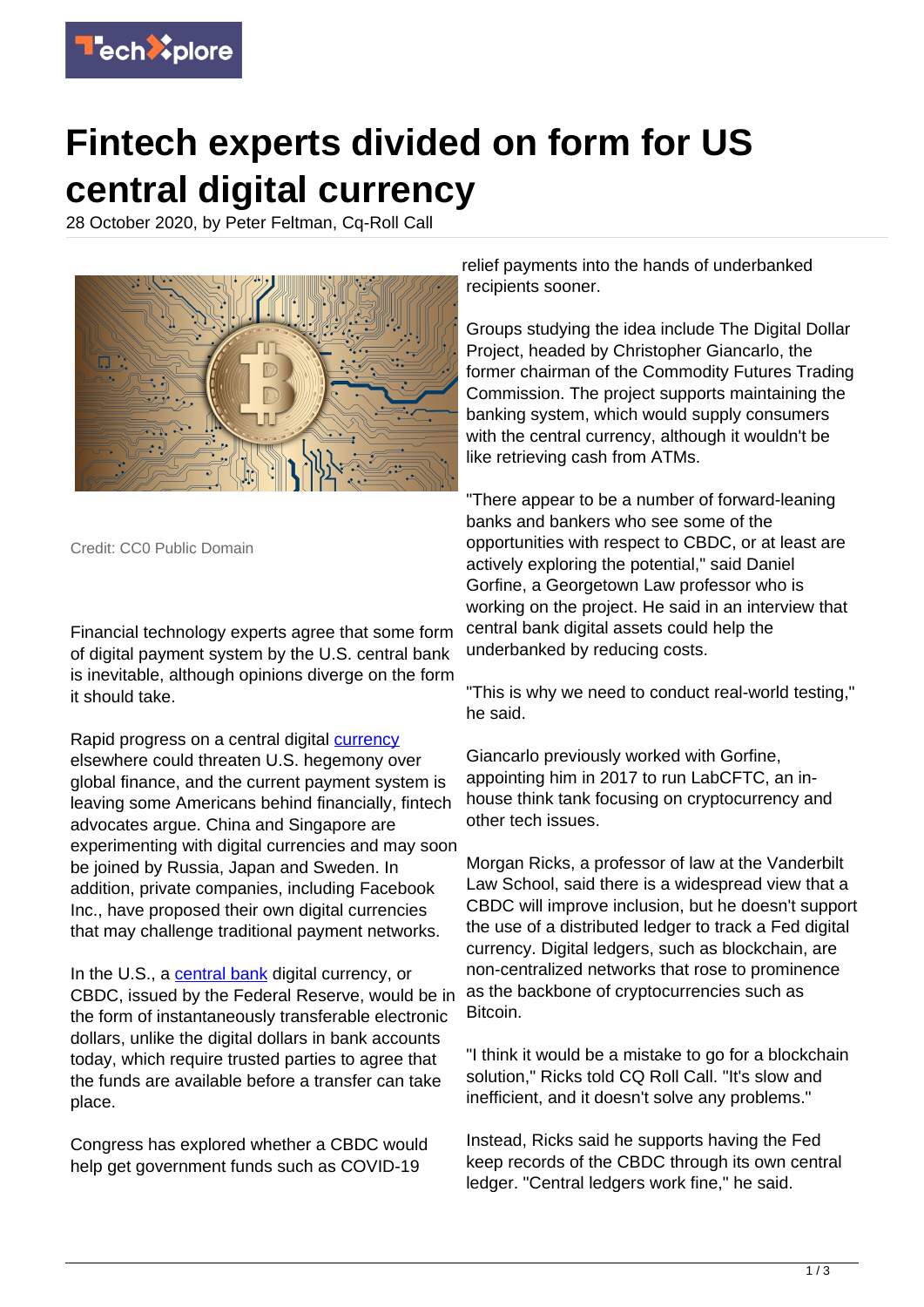

"There's nothing magical about distributed ledgers." to," Zuluaga said.

What policymakers should think about, he said, is a Some argue that a central digital currency itself isn't system that can maintain balances and clear payments in real time and on a huge scale. The Fed's ability, he said.

Another question for policymakers is whether customers could keep their currency in an account with the Fed itself. Doing so could change the shape of banking, according to Diego Zuluaga, associate director of financial regulation studies at the Cato Institute's Center for Monetary and Financial Alternatives.

## **Threat to commercial banks?**

Keeping funds with the Fed would be the ultimate in question is whether it should have a token model of safety, even more so than in an account insured by verification or an account-based model. With the Federal Deposit Insurance Corporation, he said. However, shifting funds to the safer Fed could token itself and establishes that it's real, similar to a reduce lending because banks make loans based on the deposits they get.

Zuluaga raised the issue of whether the Fed would pay interest to consumers, which would further incentivize them to pull money from banks.

"The danger I see there is that there is a massive shift of funds," he said in an interview, "either permanently when this is launched or cyclically every time there is a lack of confidence in the economy or a fear that some banks might fail."

One solution would be to cap the amount in a Fed account to match that covered by the FDIC, setting a "ceiling on how much money any individual person could hold at a central bank account; otherwise, the central bank would have a competitive edge," he said.

The Fed currently pays banks that keep deposits with it, and at a higher rate now than most checking accounts. Thus, a bank can take checking account funds and make a profit by depositing them with the have a say in, in terms of who is allowed to provide Fed instead of lending them out.

"It's one of the reasons banks have not lent as much in proportion to their deposits as they used the solution.

distributed ledgers in place today cannot match the "The goal is not to have a CBDC. That's a means to an end," Lee Reiners, executive director of the Global Financial Markets Center at the Duke University School of Law, told CQ Roll Call. The goal instead should be to improve the "antiquated" U.S. payment system, which lags behind much of the rest of the world and still takes multiple days for payments to clear, he said.

> Reiners expects the Fed to work to improve the system and only resort to a CBDC if it fits the effort.

> If a central digital currency is adopted, a key tokens, a digital currency technology verifies the storekeeper verifying a \$20 bill. An account system verifies the party sending cryptocurrency and uses this information to update balance information.

One disadvantage to tokens is that if they are lost, the consumer may never get them back, a major problem with Bitcoin. Vanderbilt's Ricks said he prefers an [account](https://techxplore.com/tags/account/) system. The customers of banks have protection in the event of fraud, and he supports establishing similar protection for digital accounts.

The Digital Dollar Project promotes tokens held in digital wallets run by regulated financial institutions. Digital wallets allow storage of currencies on computers or mobile apps. It declines to take a position on digital wallets offered by nonregulated groups.

How digital wallets would work with central currency needs to be explored, Reiners said.

"This is something the Fed and Congress could wallets," he said.

The post Fintech experts divided on form for U.S. central [digital currency](https://techxplore.com/tags/digital+currency/) appeared first on Roll Call.